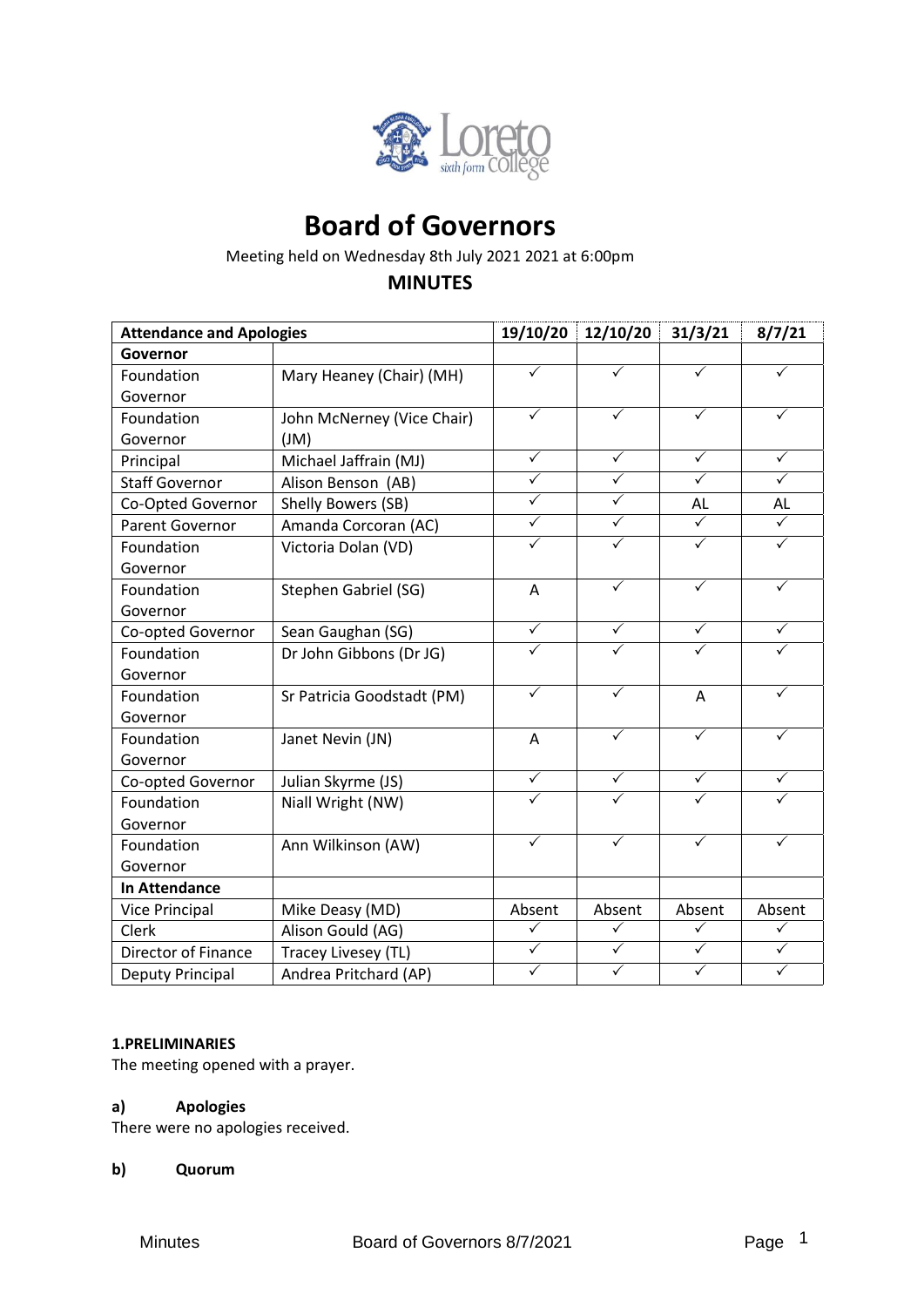The Clerk confirmed that the meeting met its quorum requirements and that the meeting was taking place according to arrangements agreed by the Board in March 2020.

## **c) Declarations of Interest**

There were no additional declarations of interest.

## **d) Items of a confidential nature**

Agenda item 7dii was declared as confidential and would be minuted confidentially.

#### **2.BOARD MATTERS**

#### **(i) Election of the Chair and Vice Chair 2021/22**

The Clerk requested nominations for the position of Chair and Vice Chair.

Mary Heaney was nominated as Chair (JN), seconded (PMG) and elected unopposed. Anne Wilkinson was nominated as Vice Chair (MH) seconded (PMG) and elected unopposed.

## **RESOLUTION R1 Mary Heaney to serve as Chair of Board of Governors and Anne Wilkinson to serve as Vice Chair for the academic year 2021/22.**

#### **(ii) Retirements**

The Chair confirmed that Alison Benson (staff governor) and Amanda Corcoran (parent governor) were both standing down from the Board effective from today's meeting and that vacancies for the Board would be discussed by the Search and Governance Committee.

#### **3.MINUTES OF THE LAST MEETING OF THE BOARD ()**

#### **(i) Review of the Minutes (31/3/2021)**

The minutes were reviewed and checked for accuracy.

**RESOLUTION R2 The minutes of the meeting held on 31st March 2021, copies of which had been circulated previously, were approved as a correct record subject to minor typographical amendments and would be published in accordance with the College Instrument and Articles.** 

#### **(ii) Matters Arising from the Minutes**

Matters arising from the minutes were noted and progress reported on as follows:

| AP1 12/10/2020 | Proposals to increase student engagement<br>7/8/21: U6 governor to attend Board meeting in October; L6<br>governor to be elected early November and will join from<br>December 2021. |
|----------------|--------------------------------------------------------------------------------------------------------------------------------------------------------------------------------------|
| AP2 31/10/2021 | Link between SEND funding and expenditure to be considered at<br>the Standards Committee.                                                                                            |

7/8/21: to be scheduled.

## **4.MINUTES OF COMMITTEES AND MATTERS ARISING**

**a) FGP Committee 22/3/2021 (confirmed minutes)**

The minutes were adopted.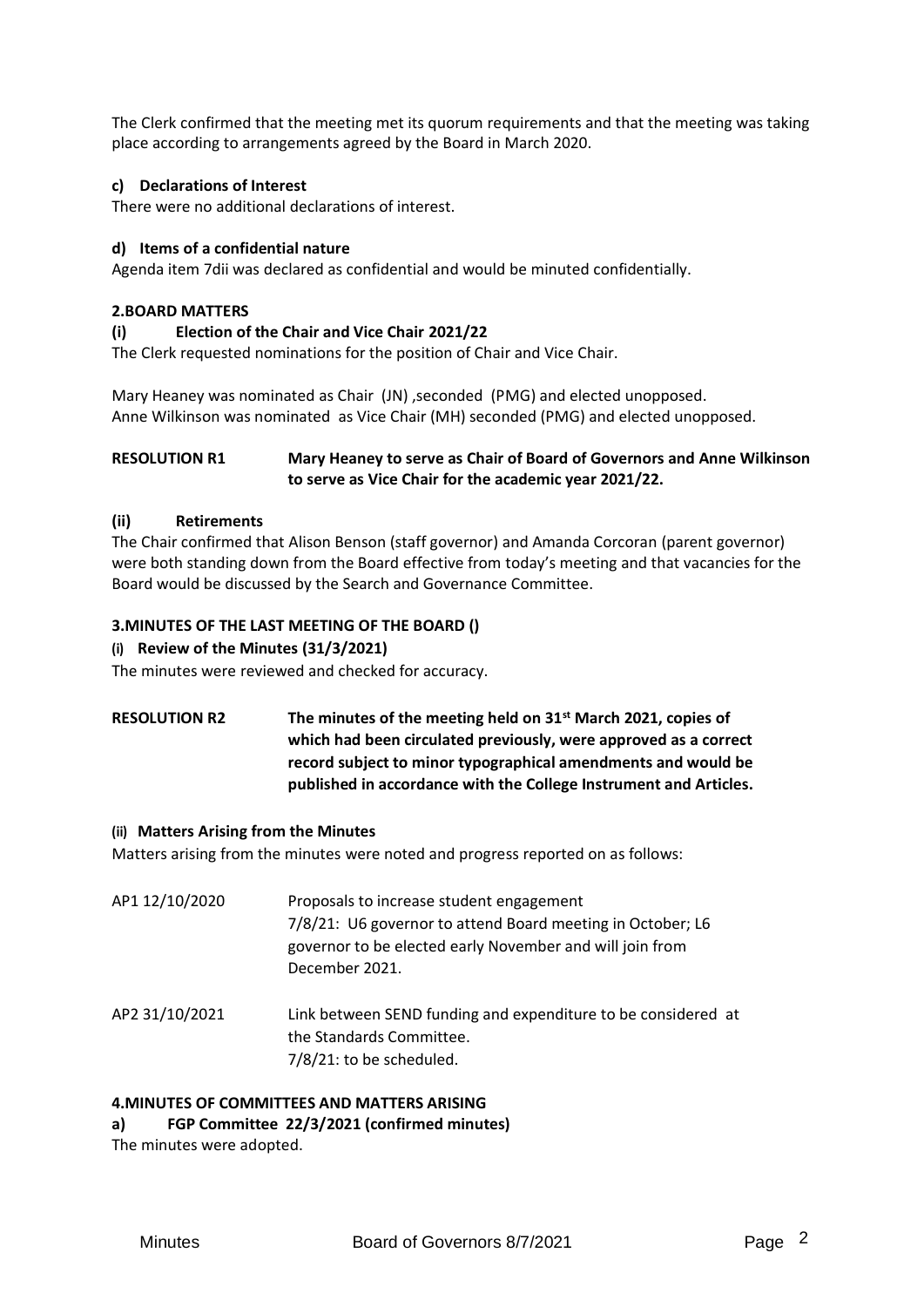## **RESOLUTION R3 Finance and General Purposes Committee minutes for 22/3/21 were adopted.**

# **b) FGP Committee 21/6/2021 (unconfirmed minutes )**

The minutes were noted. MH highlighted that there were some matters which required further discussion at an additional meeting of the committee held on 5/7/2021 on 5/7/2021.

# **c) Audit Committee 15/6/2021 (unconfirmed minutes)**

The minutes were noted. NW highlighted that internal audit reports were positive.

# **d) Standards Committee 12/5/2021 (confirmed minutes)**

The minutes were noted and adopted. JN highlighted the very significant increase in the numbers of students requiring support for mental health related issues.

# **RESOLUTION R4 The minutes of the Standards Committee 12/5/21 were adopted.**

# **e) Standards Committee 23/6/2021 (Actions Report)**

The report was noted. JN highlighted the very significant work undertaken in preparing and reviewing Teacher Assessed Grades for U6 students.

# **5.PRINCIPAL'S REPORT ON PERFORMANCE AGAINST TARGETS SET IN THE STRATEGIC PLAN**

The Executive Summary and the full Principal's Report were noted. The Principal highlighted the impact of and risks related to COVID-19 on the operation and activities of the college.

# **6.STRATEGIC PLANNING 2021/22**

## **(i) Report on achievement of strategic objectives 2020/21**

The Principal reported that all strategic objectives for 2020/21 had been achieved, although some measures and activities had been amended to meet the limitations and requirements of legislation and COVID-19.

# **NOTED: Governors commended the College in its achievements over the last year and recognised the efforts made to ensure that student's experience was impacted as little as possible.**

*Q: Is the College assured that the work of the academic support faculty will continue without interruption during the period of recruiting a permanent replace for the Head of Faculty?*  The Principal reported that the interim HoF has been selected and that interim measures were being implemented to support students with EHCPs at enrolment.

## **(ii)Review of 3 year Strategic Plan 2018 – 2021**

The report was noted. The Principal highlighted:

- Section 1.2 proposals to allow academisation of Catholic Sixth Form colleges are being considered by Secretary of State for Education and may be included in a future Education Bill, although there is no urgent action required at this point. Five Catholic C/MATs have been established in the interim (including two in the North West) with schools being encouraged to join.
- MJ has been appointed as a Director of Salford and South Manchester CAT.
- Expression of interest had been submitted by the College for T levels commencing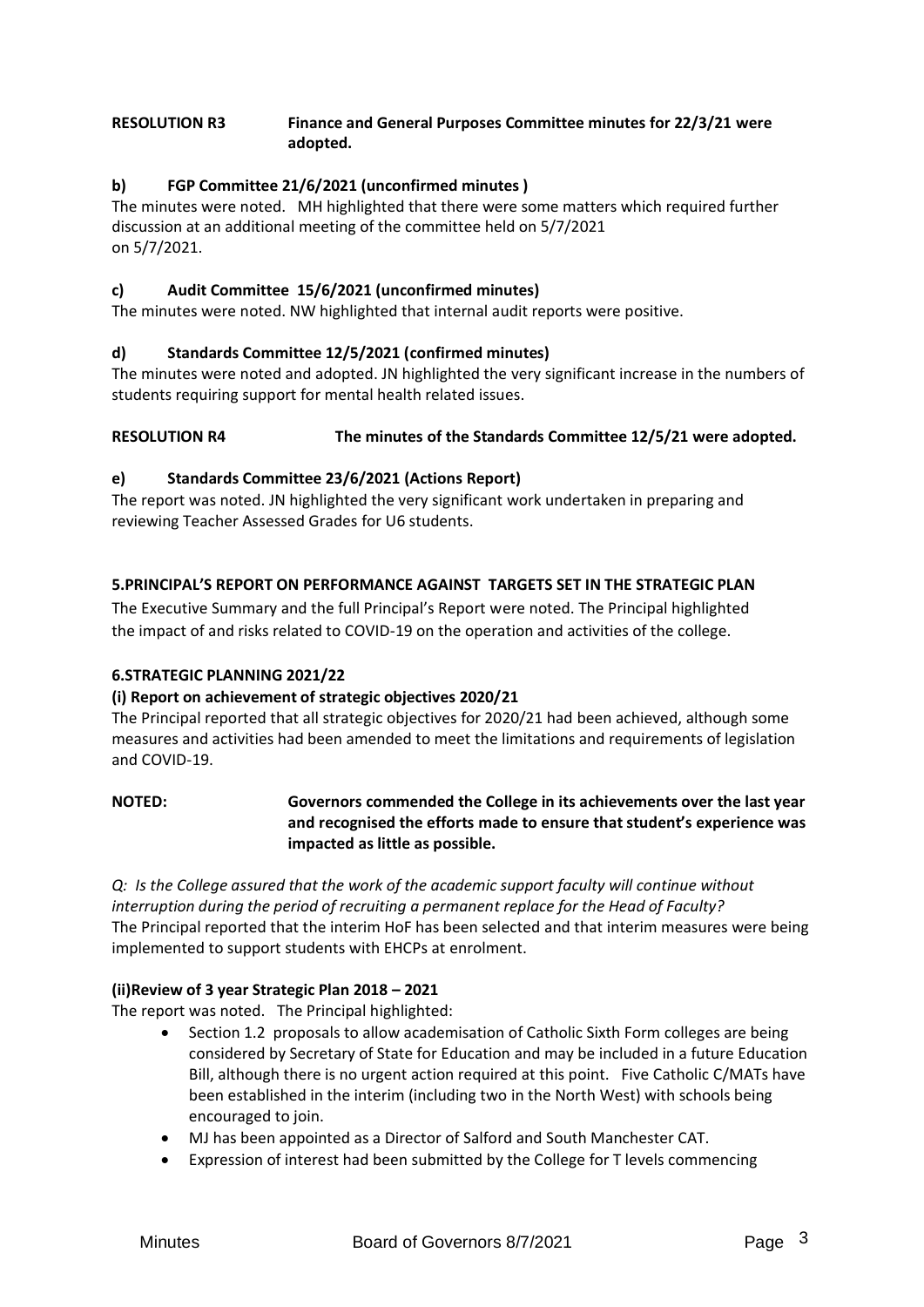2023/24 in advance of clarification of future BTEC funding. This does not constitute a commitment to provide T levels.

- Section 2.1 there had been managed over-recruitment in each of the three years of the plan
- Section 2.28 The General RE team had adapted its provision in the last 18 months, moving to online provision for General RE and all assemblies. The provision had attracted positive feedback from students and attendance and engagement had been good.
- Section 2.3 bookable new student open days had been delivered in July, with around 500 students attending.
- The college has met all its financial objectives.

*Q: How effectively is the college managing access for young people with lower entry qualifications?*  Over the last three years, there have been between 3 and 4 level 2 tutorial groups each year. It is anticipated that there will be similar numbers in 2021/22. Students from partnership high schools have been given particular consideration if they did not meet usual levels of attendance and punctuality. There has been an increase in more highly qualified students nationally.

# *Q: How effectively has staff wellbeing been supported?*

There has been increased staff anxiety over recent weeks as the Delta variant has spike in the vicinity of the College. Adjustments have been made to allow staff to travel outside peak travel hours. Anxiety has shifted to concerns about self-isolation rather than becoming ill.

Governors noted the achievements of the college during challenging times.

## **(iii) Strategic Plan/Post Covid One Year Plan 2021/22**

The report was noted. MJ reported that the seven objectives have been developed following discussion with college managers and governors and have taken account of post COVID situation as it is known currently.

Governors discussed Strategic Objectives and made some suggestions for amendments:

- Objective 2 include staff; exclude literacy SLT To confirm wording.
- Objective 4 Literacy to be included in O4

**ACTION AP1 Update the strategic objectives as recommended for next academic year.** 

**RESOLUTION R5 The Strategic Plan/Post COVID One Year Plan for 2021/22 was approved subject to amendments to Strategic Objective 2. And4.**

## **(iv) Update on Staff Mental Health and Wellbeing**

The Principal gave a verbal update to the Board, confirming that the staff wellbeing survey has been postponed to Spring Term 2022 and that a short written report would be circulated to the Board in March 2022.

# **ACTION AP2 Written report on outcomes of Staff Wellbeing survey in March 2022.**

## **7.FINANCE MATTERS**

- **(i) Financial Report**
- **a) Management Accounts April 2021**

The written report circulated to Governors was noted. TL reported that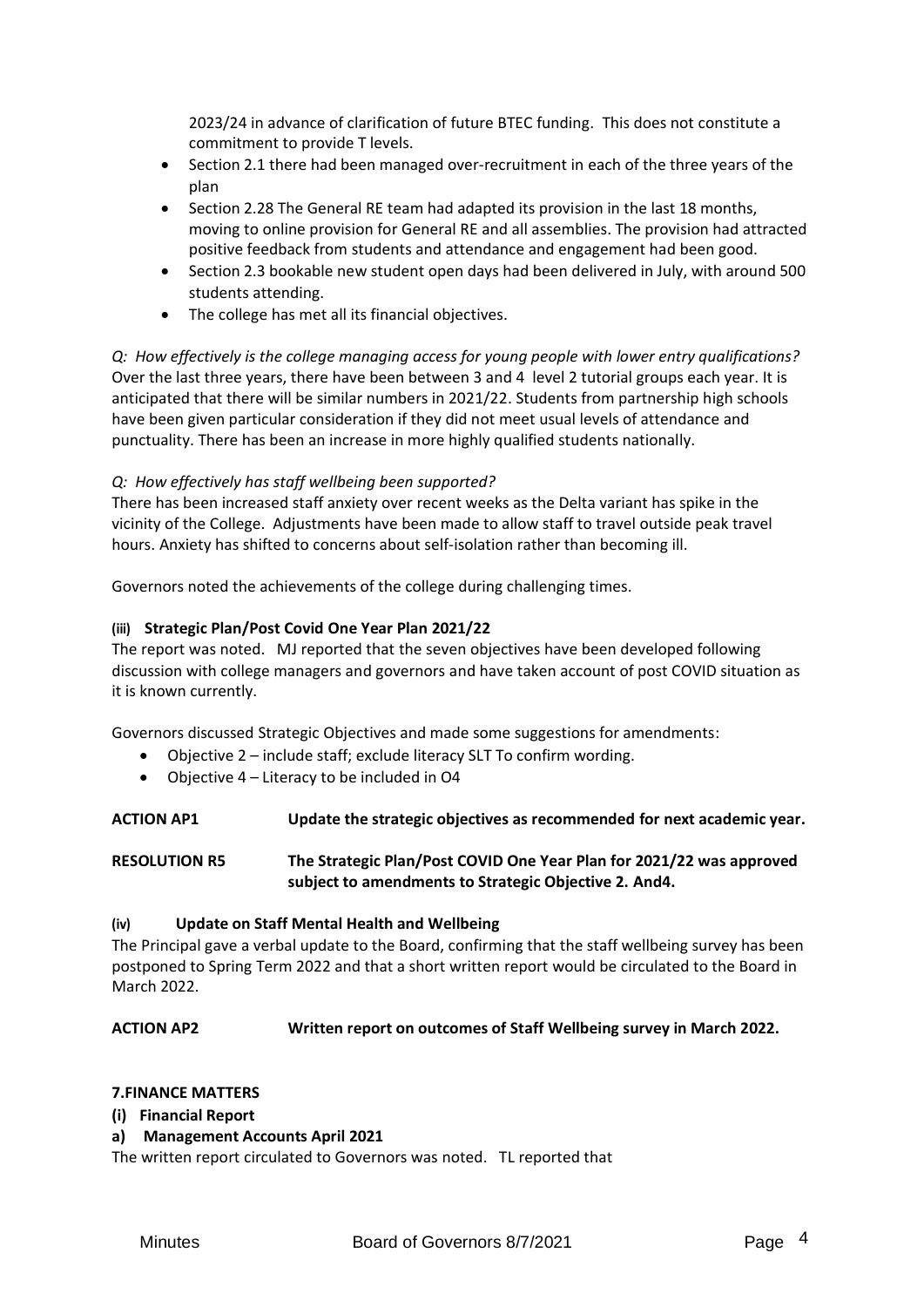- an interim Financial Controller has been appointed
- an ESFA Financial Audit was undertaken at the end of May 2021
- new CFFR forecast format has been introduced
- Surplus of £1.6m surplus

## **NOTED The Management Accounts April 2021 were reviewed and noted.**

## **b) Budget 2021/2**

The budget for 2021/22 and accompanying notes were noted.

TL outlined the key assumptions made in the budget and invited questions on the assumptions. Governors were content the at the budget adopted a prudent position and assumed no additional growth.

## **RESOLUTION R6 The Budget for 2021/22 was approved subject to minor updates required when the end of year management accounts are finalised.**

## **c) Capital Expenditure**

The proposals were noted. TL reported that FGP had considered the proposals in detail and supported an increased capital expenditure budget (from £500 to £842k) which includes provision for additional IT resources for staff and students required to support the emerging strategy for more flexible teaching and learning and replacement of existing IT resources. It is not anticipated that capital expenditure above £500k will be maintained beyond 2023/24,

**RESOLUTION R7 The Capital Expenditure Request for 2021/22 was approved.** 

# **d) CFFR**

TL reported that:

- the CFFR has been developed using the assumptions noted
- maintains outstanding financial health for 2021/22
- includes no assumption of future funding for Teachers Pension Fund contributions
- staff costs as a percentage of income will increase in 2021/22 and with almost static income will increase further to 72% in 2022/23.

## **RESOLUTION R8 The CFFR was approved for submission.**

## **(ii) Campus Development Project CONFIDENTIAL MINUTE NOT FOR PUBLICATION**

The Board confirmed that this matter would be minuted confidentially.

## **8.CURRICULUM AND STANDARDS MATTERS**

**(i) Quality Review Template and Procedures**

## **a) Procedures 2021/22**

The reports were noted. TL reported that the QA procedures and timetable have been reviewed by SLT and Standards Committee and that there were very minor changes in practice for 2021/22

## **RESOLUTION R9 QR Procedures for 2021/22 were approved.**

**b) Quality Review Report Templates 2021/22**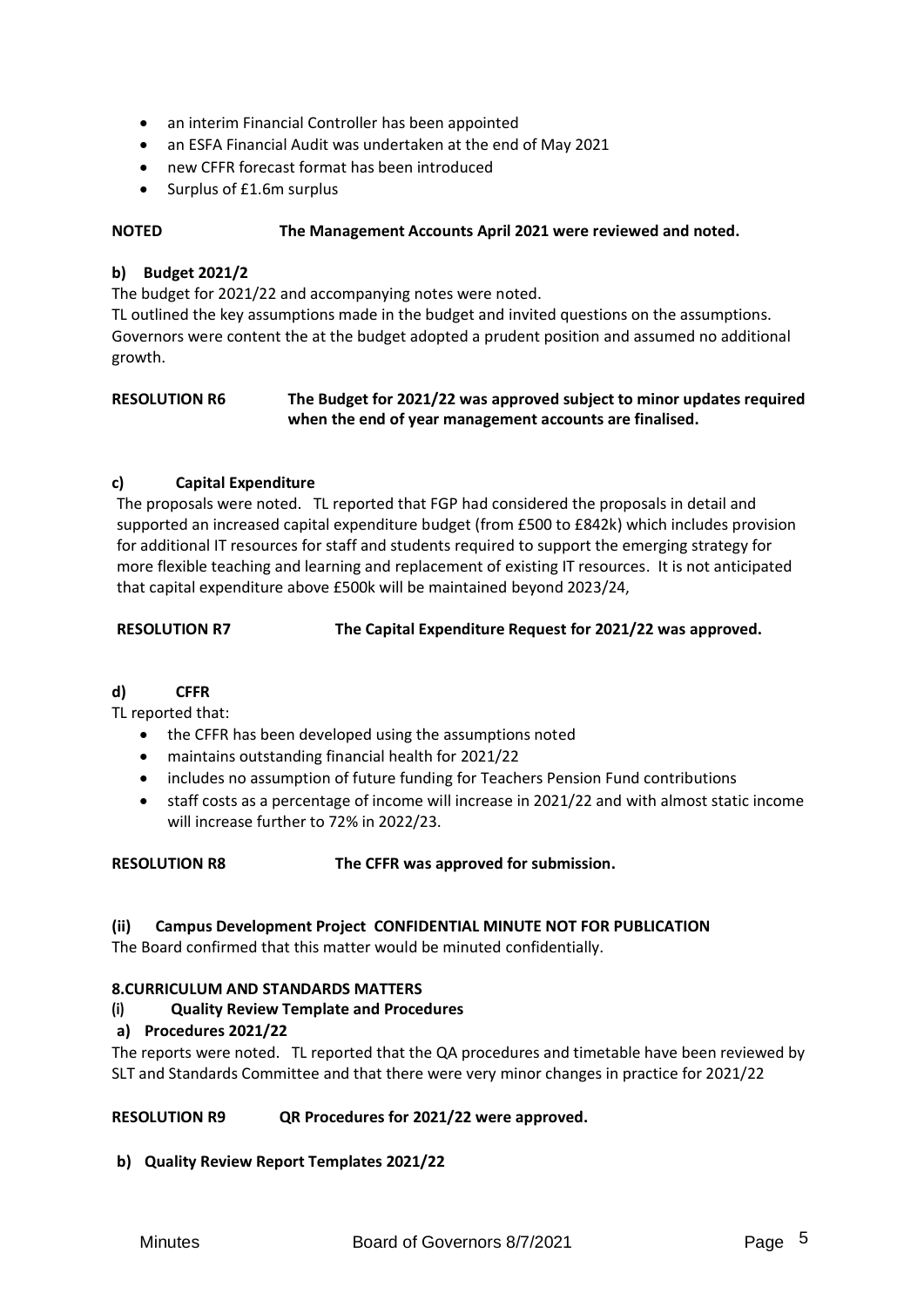TL reported that report templates had been updated to reflect changes in the Inspection Framework Handbook.

# **NOTED: The QR report templates for 2021/22**

# **(ii) Teacher Assessed Grades and Summer 2021 Examinations and Enrolment**

MJ reported that:

- limited samples of student work had been requested by Examination Boards.
- there had been no communication from Examination Boards that the TAGs submitted have been accepted.
- the new appeal system had been confirmed and guidance had been given to schools and colleges, with no changes to this process anticipated. The college had developed internal processes which adhere to the guidance.
- new guidance on start of year requirements had been issued this week with key changes being that:
	- o students to be required to undertake tests prior to commencement of term
	- o young people under 18 not required to self-isolate
	- o no Face coverings required
	- o remote education to be provided to students off sick or isolating
	- o trips need to have appropriate COVID-19 insurance in place.
- normal enrolment will be a fully staffed activity which takes place at the start of term. As results days are earlier than usual, plans have been put in place for earlier enrolment (from 25/8/2021) which will not be fully staffed as staff are volunteering to participate.

# **NOTED: Governors noted the work undertaken to adapt enrolment plans and staff volunteers.**

# **(iii) Mary Ward Report**

The report circulated for information was noted. The Chair reported that the Governance section of the Mary Ward Report is being developed and will be included in the full report to be submitted to the Loreto Education Trust.

# **9. DEPUTY PRINCIPAL'S REPORT**

# **(i) Annual Safeguarding Report**

The Deputy Principal highlighted key points in the report summarising that there had been a significant increase in number of students with active safeguarding need during the year. It was noted that Peer on Peer review guidance and KCSIE updates have been issued w/c 5/7/2021 and that staff INSET training would be adapted to reflect this guidance.

## **(ii)The Annual Complaints Report**

The report was noted. AP confirmed that there were few complaints received and none had required escalation to Governors.

# **10. AUDIT MATTERS**

## **(i) Risk Register**

The risk register was noted. Governors reviewed the risks, impacts and mitigations. MH noted that FGP, Standards and Audit committee had reviewed the risk register thoroughly and Audit Committee had approved the risk register. Governors had no further comments or questions.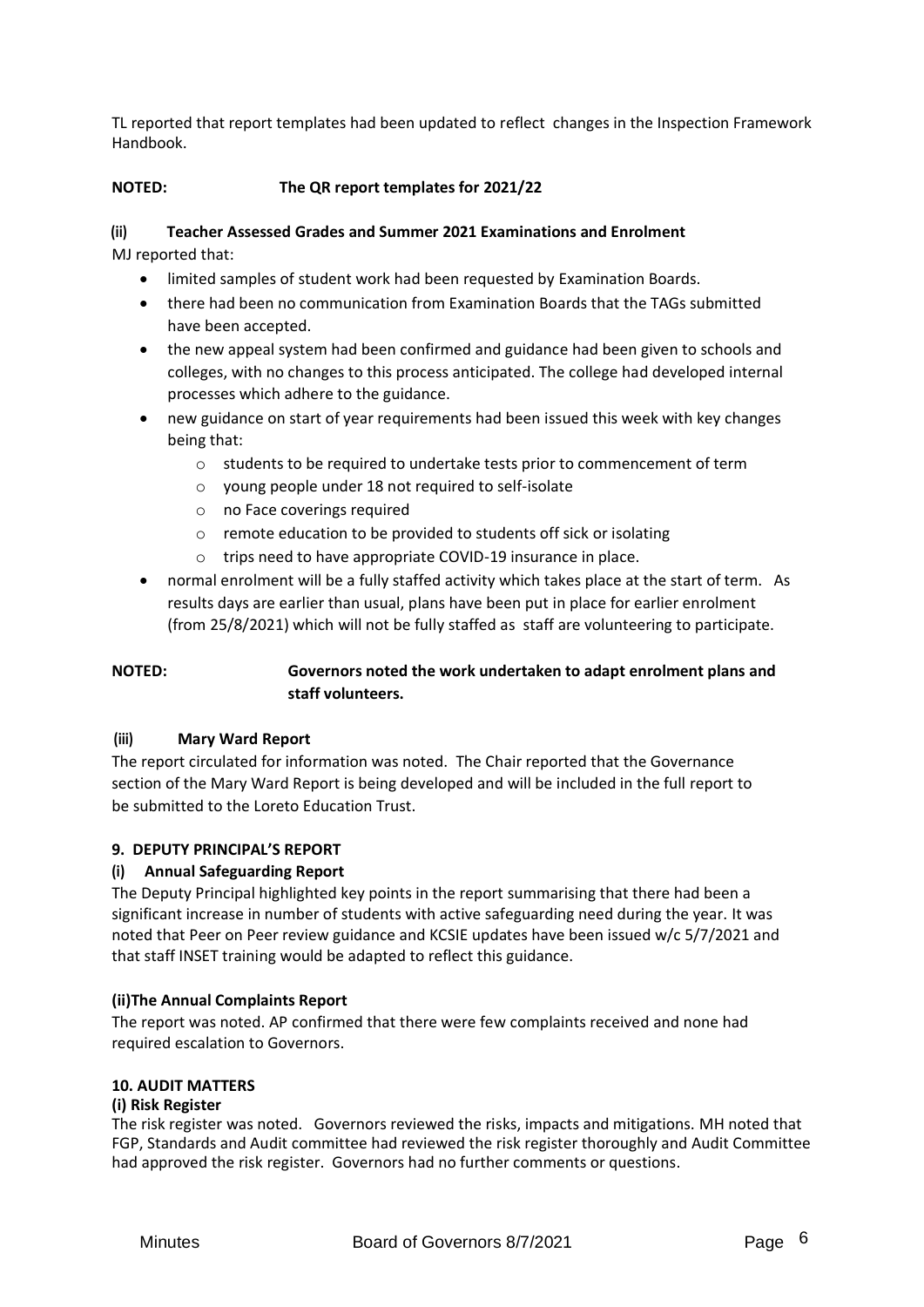**RESOLUTION R10 The Risk Register was approved.** 

#### **11. GOVERNANCE MATTERS**

#### **(i) Strategic planning away day**

MH reported that plans are in place for an away day on 25/9/2021 which will include external speakers and a focus on the new skills legislation.

#### **(ii) Report from Search and Governance Committee**

MH reported that the committee met 8/7/2021 and that vacancies for governors were reviewed.

#### **(iii) Governance Mary Ward Review**

MH reported that AW (Vice Chair) would take over drafting the report, which would be included in the College's report.

#### **(iv) Retirements**

MH reported that there two governors were retiring from the Board : Alison Benson and Amanda Corcoran. MH paid tribute to AB's very active participation in Board meetings and contributions in Equality and Diversity matters and wished her well in her new role outside the College. MH paid tribute to Amanda's contribution as parent governor, her support on strategic planning and that she had extended her term of office during COVID-19 whilst elections were not possible.

## **12. POLICIES**

#### **(i)Policies for Review Recommended by FGP Committee**

## **a) H & S policy**

The policy was noted. MH noted that this had been reviewed by FGP and was recommended for approval, with minor updates recommended.

#### **RESOLUTION R11 The Health and Safety Policy was approved.**

#### **b) Financial regulations**

The updated financial regulations were noted. MH reported that FGP had reviewed and updated the policy, with main updates being related to procurement regulations following BREXIT. MH confirmed that the policy had been reviewed in the light of legal advice. Governors made no further substantive comments.

## **RESOLUTION R12 The Financial Regulations for 2021/22 were approved.**

#### **(ii)Policies for Review Recommended by Standards Committee**

MH reported that the Behaviour Policy , Mental Health Policy , Anti-Drugs Policy , Safeguarding and Child Protection Policy and Complaints Policy had all been thoroughly reviewed by Standards Committee prior to presentation to the Board.

## **a) Student Behaviour Policy**

The policy was noted and the minor updates were highlighted. Governors made no substantive comments.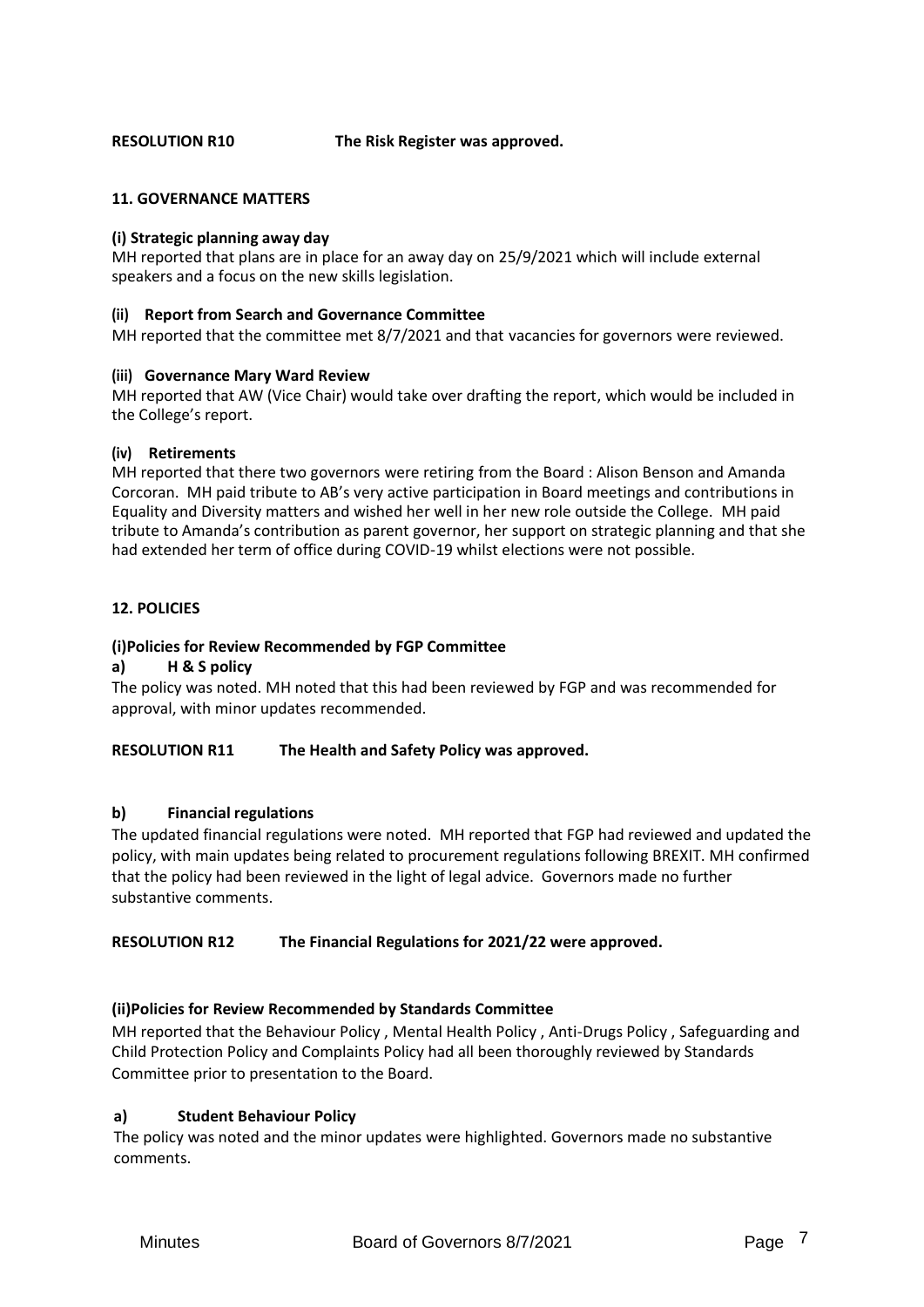## **RESOLUTION R13 The Student Behaviour Policy was approved.**

## **b) Mental Health Policy**

The policy was noted and the minor updates were highlighted. Governors made no substantive comments.

**RESOLUTION R14 The Mental Health Policy was approved.** 

#### **c) Anti-Drugs Policy**

The policy was noted and the minor updates were highlighted. **RESOLUTION R15 The Antidrug Policy was approved.** 

#### **d) Safeguarding and Child Protection Policy**

The policy was noted and the minor updates were highlighted. Governors made no substantive comments.

**RESOLUTION R16 The Safeguarding and Child Protection Policy was approved.** 

#### **e) Complaints Policy**

The policy was noted. The policy was noted and the minor updates were highlighted. Governors made no substantive comments.

**RESOLUTION R17 The Complaints Policy was approved.** 

#### **14. AOB**

The clerk reported that the dates of meetings for 2021/22 were being revised and would be reissued by the end of term.

**Closing prayer. Meeting closed at 8:20pm**

**SIGNED: Mary Heaney Chair of the Board of Governors** 

**19/10/21**